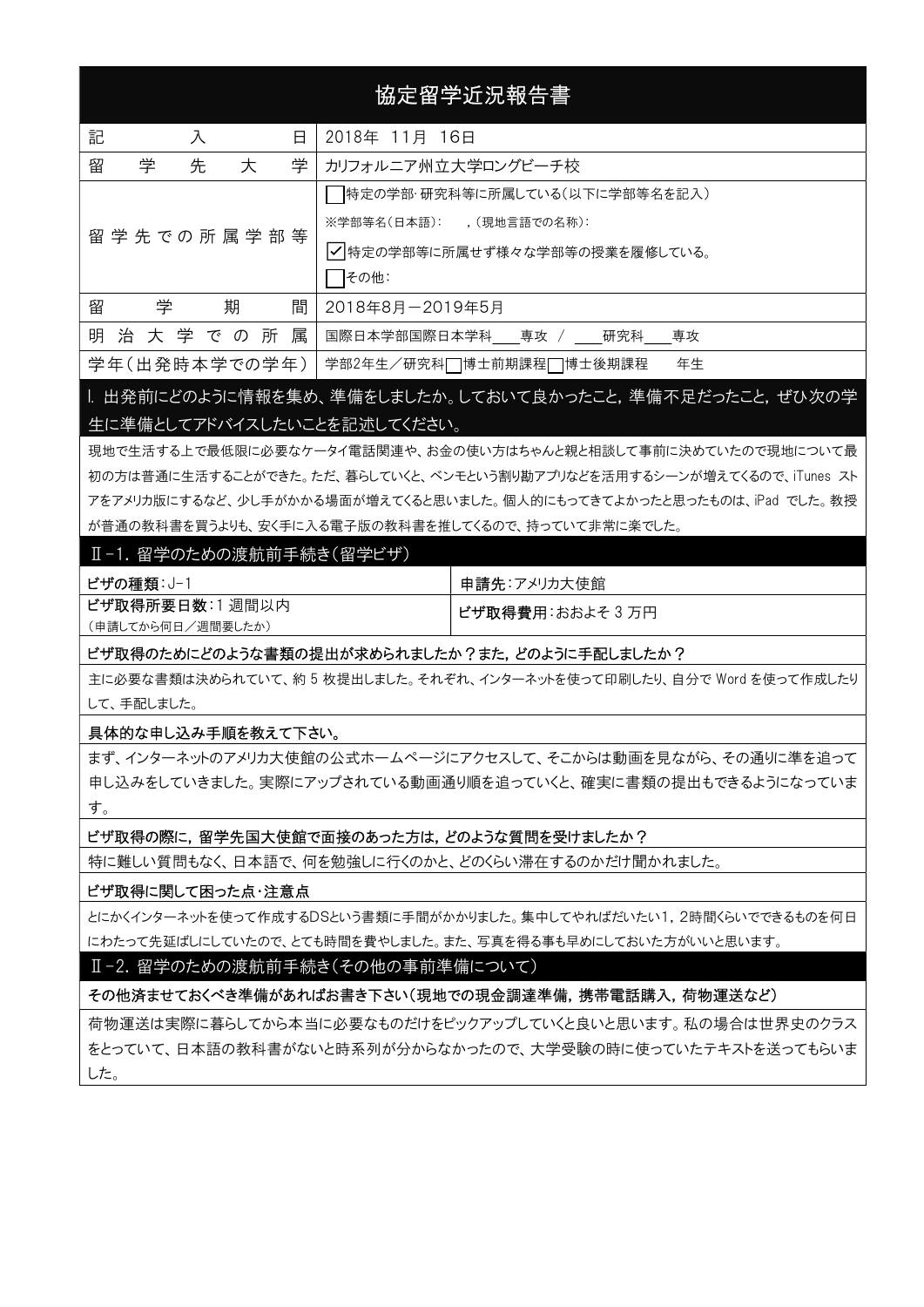| Ⅲ. 現地到着後のながれ                                                       |                                                        |           |                                            |             |           |  |  |  |  |  |
|--------------------------------------------------------------------|--------------------------------------------------------|-----------|--------------------------------------------|-------------|-----------|--|--|--|--|--|
| 1.到着時の様子                                                           |                                                        |           |                                            |             |           |  |  |  |  |  |
| 利用航空会社                                                             | アシアナ航空                                                 |           |                                            |             |           |  |  |  |  |  |
| 航空券手配方法                                                            | SkyScanner, JTB<br>※利用した旅行社・旅行サイト,格安航空券情報等があれば記入して下さい。 |           |                                            |             |           |  |  |  |  |  |
| 大学最寄空港名                                                            | LAX<br>現地到着時刻<br>13:00                                 |           |                                            |             |           |  |  |  |  |  |
|                                                                    | コ大学手配の                                                 | □知人の      | 7公共交通機関                                    | ◯タクシー       | √ その他Uber |  |  |  |  |  |
| キャンパスへの移動手段                                                        | 出迎え                                                    | 出迎え       | ヿバス□電車)                                    |             |           |  |  |  |  |  |
| 移動の所要時間<br>40分                                                     |                                                        |           |                                            |             |           |  |  |  |  |  |
|                                                                    | 空港からキャンパスへの移動の際の注意点,タクシー・公共交通機関で移動する際の行き方,料金等          |           |                                            |             |           |  |  |  |  |  |
| 大勢で行く場合はUberを使った方が便利です。お金もアプリを通して割り勘する事ができるため、日本でUberのアプリをあらかじめ入れて |                                                        |           |                                            |             |           |  |  |  |  |  |
| おくことをお勧めします。                                                       |                                                        |           |                                            |             |           |  |  |  |  |  |
| 大学到着日                                                              | 8月18日15:00時頃                                           |           |                                            |             |           |  |  |  |  |  |
| 2.住居について                                                           |                                                        |           |                                            |             |           |  |  |  |  |  |
| 到着後すぐに住居                                                           | マはい                                                    | いいえを選んだ方: | 月                                          | 日から入居可能だった。 |           |  |  |  |  |  |
| 入居できましたか?                                                          | いいえ                                                    |           |                                            |             |           |  |  |  |  |  |
| 住居のタイプ                                                             | ☑寮                                                     | アパート      | その他(                                       |             |           |  |  |  |  |  |
| 部屋の種類                                                              | -人部屋                                                   | 二人部屋<br>✓ | その他(                                       |             |           |  |  |  |  |  |
| ルームメイト                                                             | │√日本人学生                                                | 他国からの留学生  | その他(                                       |             |           |  |  |  |  |  |
| 住居を探した方法                                                           | 大学の斡旋                                                  | ┃✔┃自分で探した | その他(                                       |             |           |  |  |  |  |  |
| 住居の申込み手順                                                           | インターネットで専用のサイトがあり、自分の情報を入力してから、自分の生活リズムやどのような          |           |                                            |             |           |  |  |  |  |  |
|                                                                    |                                                        |           | 雰囲気の寮に入りたいのかについての質問に順に答えていき、ルームメイトと部屋を決める。 |             |           |  |  |  |  |  |
| 住居は渡航前に,また渡航後すぐに見つかりましたか?トラブルはありましたか?                              |                                                        |           |                                            |             |           |  |  |  |  |  |
| 渡航前にすでに決まっていました。                                                   |                                                        |           |                                            |             |           |  |  |  |  |  |
| 3.留学先でのオリエンテーションについて                                               |                                                        |           |                                            |             |           |  |  |  |  |  |
| オリエンテーションの有無                                                       | √あった                                                   | なかった      |                                            |             |           |  |  |  |  |  |
| 日程                                                                 | 8月21日                                                  |           |                                            |             |           |  |  |  |  |  |
| 参加必須ですか?                                                           | ☑必須                                                    | 任意参加      |                                            |             |           |  |  |  |  |  |
| 参加費用は?                                                             | ☑無料                                                    | 有料(金額:    |                                            |             |           |  |  |  |  |  |
| 内容と様子は?                                                            |                                                        |           | 交換留学生がみんな集まり、授業の取り方、学校内の案内などをしてもらった。       |             |           |  |  |  |  |  |
| 留学生用特別がイダンス                                                        | ☑あった                                                   | はかった      |                                            |             |           |  |  |  |  |  |
| 授業開始日                                                              | 8月27日から                                                |           |                                            |             |           |  |  |  |  |  |
| Ⅳ. その他、渡航してから必要な手続きについて                                            |                                                        |           |                                            |             |           |  |  |  |  |  |
|                                                                    | 1. 現地で滞在許可等の申請の必要はありますか?いつ、どこで、方法は?日数、料金は?トラブルは?       |           |                                            |             |           |  |  |  |  |  |
| ありませんでした。                                                          |                                                        |           |                                            |             |           |  |  |  |  |  |
|                                                                    | 2. その他現地でした手続きは?(健康診断、予防接種等)いつ、どこで、方法、日数、料金は?トラブルは?    |           |                                            |             |           |  |  |  |  |  |
| していません。                                                            |                                                        |           |                                            |             |           |  |  |  |  |  |
| 3. 現地で銀行口座を開設しましたか?手続方法、必要書類、日数、料金は?トラブルは?                         |                                                        |           |                                            |             |           |  |  |  |  |  |
| Bank of America で現地の友達に手伝ってもらいました。必要な書類はパスポートのみです。料金はいっさいかかりませんで   |                                                        |           |                                            |             |           |  |  |  |  |  |
| した。その日にできました。<br>4. 現地で携帯電話を購入しましたか?手続方法、必要書類、日数、料金は?トラブルは?        |                                                        |           |                                            |             |           |  |  |  |  |  |
|                                                                    | していません。                                                |           |                                            |             |           |  |  |  |  |  |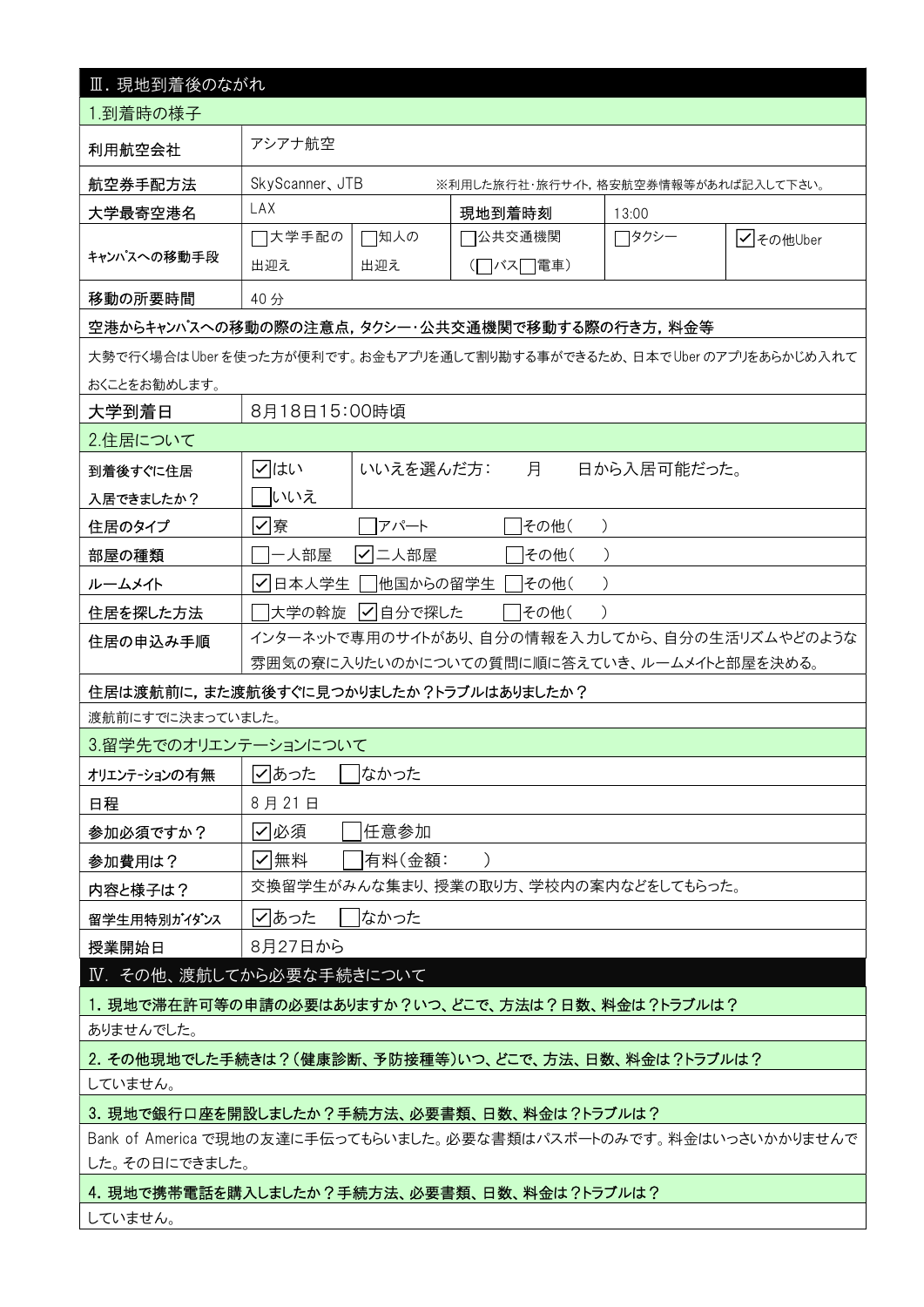| V. 履修科目と授業について                                     |  |  |  |  |  |  |
|----------------------------------------------------|--|--|--|--|--|--|
| 1.履修登録はいつどのような形で行いましたか?                            |  |  |  |  |  |  |
| ▽出発前に(4月 日頃)                                       |  |  |  |  |  |  |
| √ オンラインで登録 │  志願書類に記入して登録 │ │<br>できなかった<br>   その他( |  |  |  |  |  |  |
| 到着後に(<br>月<br>日頃)                                  |  |  |  |  |  |  |
| オンラインで登録    国際オフィス等の仲介<br>できなかった  <br> その他(        |  |  |  |  |  |  |
| あった<br>登録時に留学生として優先されることは<br>√なかった                 |  |  |  |  |  |  |
| 優先が「あった」方はどのように優先されましたか?                           |  |  |  |  |  |  |
|                                                    |  |  |  |  |  |  |
|                                                    |  |  |  |  |  |  |
| 優先が「なかった」方はどのように登録しましたか?                           |  |  |  |  |  |  |
| オンライン上で登録をしました。                                    |  |  |  |  |  |  |
|                                                    |  |  |  |  |  |  |
| 出発前に授業を登録した方は,現地で変更・追加できましたか?また希望通りの授業が取れましたか?     |  |  |  |  |  |  |

事前に取りたい科目をオンラインで登録し、履修登録期間に自分で何度も登録・取り消しができるようになっていました。

|       | Ⅵ. 一週間のスケジュール 授業時間、課外活動、勉強時間等、毎日の生活について記入してください。 |      |       |      |      |      |      |
|-------|--------------------------------------------------|------|-------|------|------|------|------|
|       | 月                                                | 火    | 水     | 木    | 金    | 土    | 日    |
| 7:00  | 睡眠                                               | 起床   | 睡眠    | 起床   | 睡眠   | 睡眠   | 睡眠   |
| 8:00  | 起床                                               | 授業   | 起床    | 授業   | 睡眠   | 睡眠   | 睡眠   |
| 9:00  | 授業                                               | 授業   | 授業    | 授業   | 睡眠   | 起床   | 睡眠   |
| 10:00 | 授業                                               | ご飯   | 授業    | ご飯   | 睡眠   | 朝食   | 起床   |
| 11:00 | 授業                                               | ご飯   | 授業    | ご飯   | 起床   | 課題活動 | 朝食   |
| 12:00 | お昼ごはん                                            | 自主学習 | お昼ごはん | 自主学習 | ご飯   | 課外活動 | 自主学習 |
| 13:00 | 授業                                               | 自主学習 | 授業    | 自主学習 | 課外活動 | 課外活動 | 自主学習 |
| 14:00 | 授業                                               | 授業   | 授業    | 授業   | 課外活動 | 課外活動 | 自主学習 |
| 15:00 | オフィスアワー                                          | 授業   | ジム    | 授業   | 課外活動 | 課外活動 | 自主学習 |
| 16:00 | ジム                                               | 授業   | ジム    | 授業   | 課外活動 | 課外活動 | 自主学習 |
| 17:00 | ジム                                               | 自己学習 | 自主学習  | 自己学習 | 課外活動 | 課外活動 | 自主学習 |
| 18:00 | 夜ごはん                                             | 夜ごはん | 夜ごはん  | 夜ごはん | 課外活動 | 課外活動 | 自主学習 |
| 19:00 | 自主学習                                             | 自主学習 | 自主学習  | 自主学習 | 夜ごはん | 課外活動 | 夜ごはん |
| 20:00 | 自主学習                                             | 自主学習 | 自主学習  | 自主学習 | 自主学習 | 課外活動 | 自主学習 |
| 21:00 | 自主学習                                             | 自主学習 | 自主学習  | 自主学習 | 自主学習 | 課外活動 | 自主学習 |
| 22:00 | 自主学習                                             | 自主学習 | 自主学習  | 睡眠   | 自主学習 | 帰宅   | 自主学習 |
| 23:00 | 自主学習                                             | 自主学習 | 自主学習  | 睡眠   | 自主学習 | 自主学習 | 自主学習 |
| 24:00 | 自主学習                                             | 自主学習 | 自主学習  | 睡眠   | 睡眠   | 睡眠   | 睡眠   |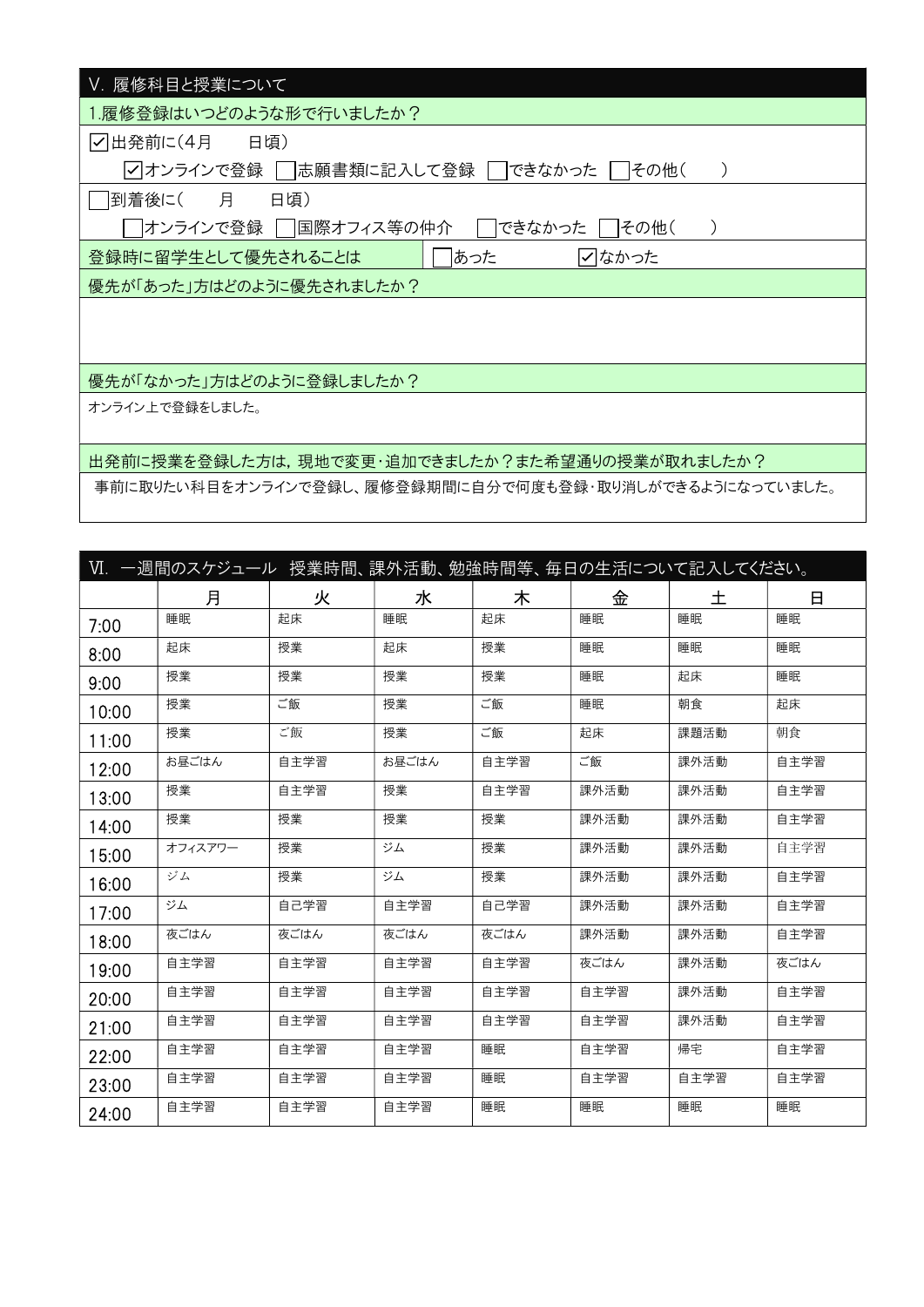## Ⅶ. 現在までの感想

### 留学先大学、プログラムについて、授業、宿舎、生活全般についてなど、自由に書いてください。

カリフォルニア州立大学ロングビーチ校において私が今とっている授業は国際関係学を2つと世界史と政治科学を受講して います。どの科目もレベルが高く、課題や予習がとても多いため、ほとんど毎日日付が変わるまで図書館で勉強しています。 学生寮に住んでいて、部屋は日本人の女の子と一緒にシェアしています。お風呂とトイレは6人で1つのものを利用していま す。寮の雰囲気は明るめで、にぎやかな寮です。月曜日から木曜日まで授業があり、金曜日と土曜日は主に友人と遊びに いったり、クラブ活動をしたりしています。友人も増えて楽しいですが、勉強がとにかく大変です。

### 留学先大学を目指す学生に向けてのアドバイスをお願いします。

カリフォルニア州立大学ロングビーチ校は留学にとても適している大学です。ロングビーチという地中海性気候であり冬の間 をぬかして雨が降る事はほとんどありません。また、大学の規模が非常に大きいため、出会える友人の数も多いし、自分が 受けられる授業の数も多いです。取りたい授業が取れるため、日本の大学では受講できない科目がたくさんあるため、自分 の学びの幅が広がります。学生寮も非常に楽しく快適に過ごせています。授業は課題や予習が多く、とても大変ですが、周り の友達や教授が助けてくださるので、乗り越えられます。とても充実した日々がおくれます。ぜひロングビーチ校に交換留学し てください。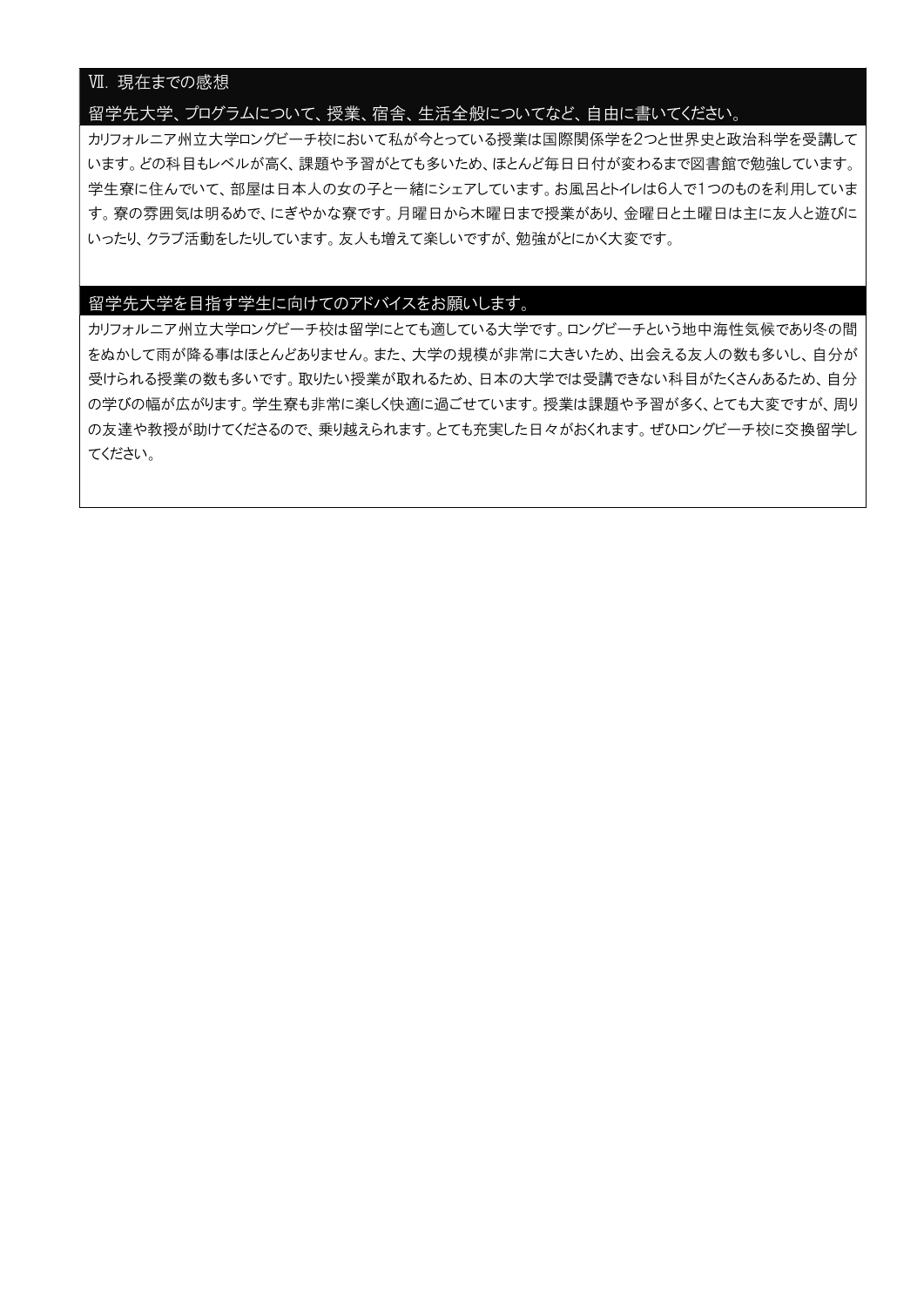|                                                                              | Report of the program activities (during the program)                                                                                |  |  |  |  |  |  |  |
|------------------------------------------------------------------------------|--------------------------------------------------------------------------------------------------------------------------------------|--|--|--|--|--|--|--|
| Date of reporting                                                            | Year2018 month11 day16                                                                                                               |  |  |  |  |  |  |  |
| <b>Host University</b>                                                       | California State University Long Beach                                                                                               |  |  |  |  |  |  |  |
|                                                                              | I belong to a specific department (Please fill out the following information)                                                        |  |  |  |  |  |  |  |
| Department you belonging to                                                  | ※ Name of the department:                                                                                                            |  |  |  |  |  |  |  |
| at the host university                                                       | $\sqrt{}$ do not belong to any specific department and taking the classes of<br>various majors.<br>Other:                            |  |  |  |  |  |  |  |
|                                                                              |                                                                                                                                      |  |  |  |  |  |  |  |
| Duration of the exchange program                                             | Year2018 month8 to year2019 month5                                                                                                   |  |  |  |  |  |  |  |
| Department you belong to at                                                  | School of Global Japanese Studies<br>Major(field of study)Global Japanese                                                            |  |  |  |  |  |  |  |
| Meiji University                                                             | Studies / Graduate school of<br>Major_                                                                                               |  |  |  |  |  |  |  |
| Year (before departure)                                                      | Undergraduate: year2 ∕ Graduate   Masters   Doctorate year                                                                           |  |  |  |  |  |  |  |
|                                                                              | I. How did you find the information to prepare for your departure? Please report and give some                                       |  |  |  |  |  |  |  |
|                                                                              | advises for future exchange students going abroad on what they need to know and be                                                   |  |  |  |  |  |  |  |
| informed.                                                                    |                                                                                                                                      |  |  |  |  |  |  |  |
|                                                                              | Before going to America, I talked a lot with my mother about my smartphone and my way of purchase, such as                           |  |  |  |  |  |  |  |
|                                                                              | credit card, and how to send money to me, so my American life was easier than I expected. However, through                           |  |  |  |  |  |  |  |
|                                                                              | the life with my friends, I faced that I had to send my money to my friends using VENMO. This is an application                      |  |  |  |  |  |  |  |
|                                                                              | name like paypal, so it was har for me to install it in my smartphone. The thing that I recommend to bring is iPad,                  |  |  |  |  |  |  |  |
|                                                                              | because there were some situation which I had to buy online textbook, so it was smooth to read them on the                           |  |  |  |  |  |  |  |
| iPad.                                                                        |                                                                                                                                      |  |  |  |  |  |  |  |
|                                                                              | II -1. Preparing before going exchange program (About VISA)                                                                          |  |  |  |  |  |  |  |
| Type: J-1                                                                    | Where to apply: US Embassy                                                                                                           |  |  |  |  |  |  |  |
| your VISA?)                                                                  | How long did it take to get a VISA: 1 week<br>Cost: around 300\$<br>(How long did it take from the application to the acquisition of |  |  |  |  |  |  |  |
|                                                                              | What kinds of documents were required to submit to apply for VISA? How did you prepare those                                         |  |  |  |  |  |  |  |
| documents?                                                                   |                                                                                                                                      |  |  |  |  |  |  |  |
| I submitted 5 different type of paper. By using internet and Word.           |                                                                                                                                      |  |  |  |  |  |  |  |
| Please report on the details of applying process.                            |                                                                                                                                      |  |  |  |  |  |  |  |
|                                                                              | First, I searched the website of US embassy. There was a page written about the way of applying for J-1 visa. At that time I         |  |  |  |  |  |  |  |
| watched the video how to apply for visa easily, so I referred to this video. |                                                                                                                                      |  |  |  |  |  |  |  |
|                                                                              | If you took any interview at the Embassy, please report on the details of the questions you were asked.                              |  |  |  |  |  |  |  |
|                                                                              | Easy questions, such as what subject are you going to study and how many days will you stay.                                         |  |  |  |  |  |  |  |
| Were there any difficulties or notices to take the VISA?                     |                                                                                                                                      |  |  |  |  |  |  |  |
|                                                                              | I really messed up the process of DS, so I recommend you that having a concentration during filling it out.                          |  |  |  |  |  |  |  |
|                                                                              | II -2. Preparation before departing for exchange program (Other topics)                                                              |  |  |  |  |  |  |  |
|                                                                              | Please report on any other necessary preparation before your departure. (E.g. Preparation of money,                                  |  |  |  |  |  |  |  |
| purchasing a cellphone, shipments of your commodities, and etc.)             |                                                                                                                                      |  |  |  |  |  |  |  |
|                                                                              |                                                                                                                                      |  |  |  |  |  |  |  |
|                                                                              | After I arrived at the dormitory and started the semester, I and my mother talked about the shipment of my                           |  |  |  |  |  |  |  |
|                                                                              | commodities. Therefore, I totally recommend that you don't have to bring too much staff when you go to your                          |  |  |  |  |  |  |  |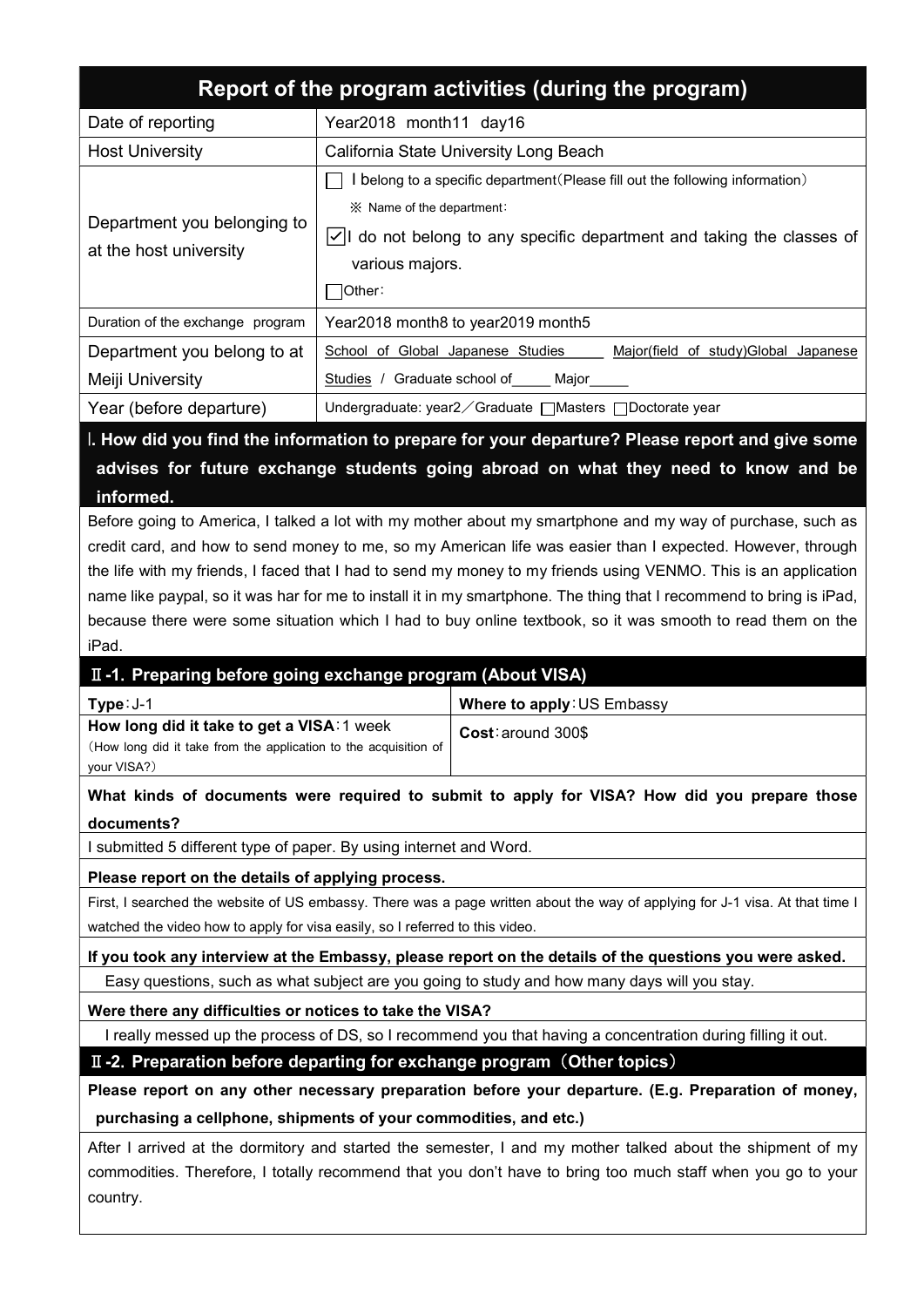| <b>III. After Arrival</b>                           |                     |                                                         |                                                 |                                            |                                                                                                        |               |               |  |  |
|-----------------------------------------------------|---------------------|---------------------------------------------------------|-------------------------------------------------|--------------------------------------------|--------------------------------------------------------------------------------------------------------|---------------|---------------|--|--|
| 1. Arrival Information                              |                     |                                                         |                                                 |                                            |                                                                                                        |               |               |  |  |
| Asiana Airline<br><b>Airline</b>                    |                     |                                                         |                                                 |                                            |                                                                                                        |               |               |  |  |
| purchase<br>Sky Scanner and JTB<br>How<br>to<br>air |                     |                                                         |                                                 |                                            |                                                                                                        |               |               |  |  |
| ticket                                              |                     |                                                         |                                                 |                                            | ※利用した旅行社・旅行サイト,格安航空券情報等があれば記入して下さい。                                                                    |               |               |  |  |
| <b>Arrival airport</b>                              |                     | <b>LAX</b>                                              |                                                 |                                            | <b>Arrival time</b>                                                                                    | 13:00         |               |  |  |
| How to get to the campus                            |                     | $\Box$ Pick-up of<br>host university                    |                                                 | □Pick-up of                                | $\Box$ Public transportation                                                                           | $\Box$ taxi   | √other Uber   |  |  |
|                                                     |                     |                                                         | (□Bus □Train)<br>your friend                    |                                            |                                                                                                        |               |               |  |  |
| How long did it take from                           |                     | 40 min                                                  |                                                 |                                            |                                                                                                        |               |               |  |  |
| airport<br>the<br>to                                | the                 |                                                         |                                                 |                                            |                                                                                                        |               |               |  |  |
| campus?                                             |                     |                                                         |                                                 |                                            | Are there any important points to get to the campus? Please inform on the cost of taxi or any          |               |               |  |  |
| transportations.                                    |                     |                                                         |                                                 |                                            |                                                                                                        |               |               |  |  |
| I took Uber with my friends and split the fare.     |                     |                                                         |                                                 |                                            |                                                                                                        |               |               |  |  |
| <b>Arrival date</b>                                 |                     | Month 8 date 18 time 15:00                              |                                                 |                                            |                                                                                                        |               |               |  |  |
| 2. Housing                                          |                     |                                                         |                                                 |                                            |                                                                                                        |               |               |  |  |
| Did you check-in                                    | $ \mathcal{V} $ Yes |                                                         |                                                 |                                            | If your answer is "No": The date you checked-in was                                                    |               |               |  |  |
| after<br>soon                                       | $\Box$ No           |                                                         | month<br>day                                    |                                            |                                                                                                        |               |               |  |  |
| arriving?                                           |                     |                                                         |                                                 |                                            |                                                                                                        |               |               |  |  |
| <b>Type of housing</b>                              | √Dormitory          |                                                         |                                                 | $\Box$ Apartment                           | Other(                                                                                                 |               |               |  |  |
| of<br>the<br><b>Type</b>                            | $\Box$ Alone        | $\vert \mathbf{v} \vert$ two persons                    |                                                 |                                            | $\Box$ Other(<br>$\mathcal{E}$                                                                         |               |               |  |  |
| room                                                |                     |                                                         |                                                 |                                            |                                                                                                        |               |               |  |  |
| <b>Room mates</b>                                   |                     |                                                         |                                                 | VJapanese Student   International Student  | $\Box$ Other(                                                                                          |               |               |  |  |
| How to find the                                     |                     |                                                         |                                                 | $\Box$ Recommendation from host university | l✓∣by yourself                                                                                         | $\Box$ Other( | $\mathcal{E}$ |  |  |
| accommodation                                       |                     |                                                         |                                                 |                                            |                                                                                                        |               |               |  |  |
| of<br><b>Details</b><br>the                         |                     |                                                         |                                                 |                                            | There is a housing website on the internet and I answered questions such as what time are              |               |               |  |  |
| application                                         |                     |                                                         |                                                 |                                            | you usually go to bed ?, and are you neat ?, and so on.                                                |               |               |  |  |
|                                                     |                     |                                                         |                                                 |                                            | Have you decided your accommodation before departure or after arriving easily? Were there any troubles |               |               |  |  |
| to find it?                                         |                     |                                                         |                                                 |                                            |                                                                                                        |               |               |  |  |
| Nothing                                             |                     |                                                         |                                                 |                                            |                                                                                                        |               |               |  |  |
| 3. Orientation                                      |                     |                                                         |                                                 |                                            |                                                                                                        |               |               |  |  |
| Was there any orientation?                          |                     |                                                         | <b>No</b><br>$\vee$ Yes                         |                                            |                                                                                                        |               |               |  |  |
| <b>Date</b>                                         |                     | August 21                                               |                                                 |                                            |                                                                                                        |               |               |  |  |
| Was it mandatory to attend?                         |                     | Mo]<br>l✓∣Yes                                           |                                                 |                                            |                                                                                                        |               |               |  |  |
| Did it cost any?                                    |                     |                                                         | $\sqrt{}$ No. It's free of charge.<br>Yes(Cost: |                                            |                                                                                                        |               |               |  |  |
| <b>Contents (details)</b>                           |                     | There are some instructions such as how to take classes |                                                 |                                            |                                                                                                        |               |               |  |  |
| Was there any special guidance                      |                     |                                                         | $\sqrt{} $ Yes<br>$\Box$ No                     |                                            |                                                                                                        |               |               |  |  |
| arranged for exchange students?                     |                     |                                                         |                                                 |                                            |                                                                                                        |               |               |  |  |
| Date of beginning of the class                      |                     |                                                         | Month 8 day 27                                  |                                            |                                                                                                        |               |               |  |  |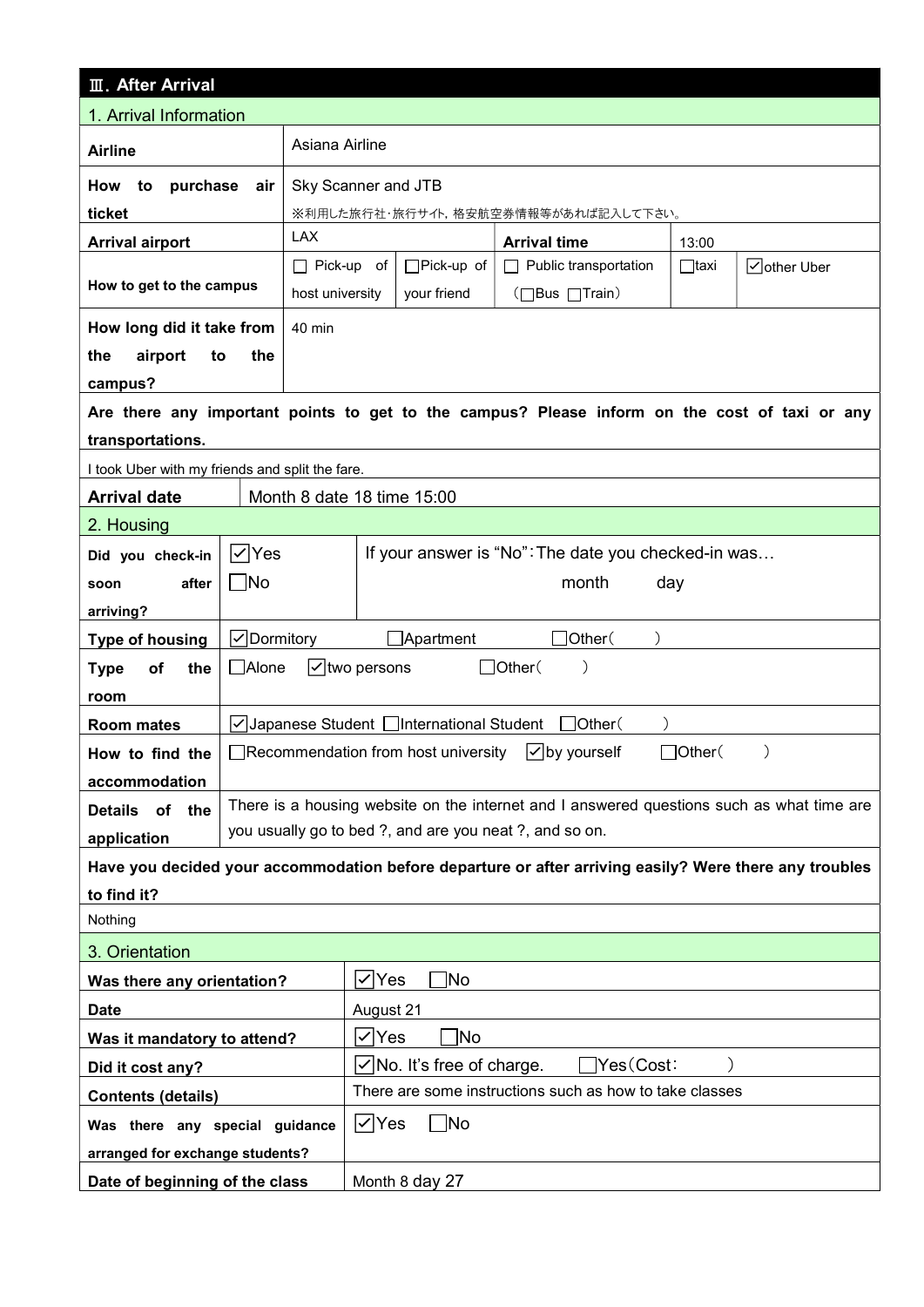## Ⅳ. Other process to be completed after arriving

1.Was it necessary to get any permission of staying after arriving? If yes, where, report on when, and how

to apply for a permission? How long and how much did it take? Was there any trouble?

Nothing.

2.Were there any other procedures you completed after arriving? (E.g. medical checkup, inoculation and

etc.) If yes, report on where, when, and how did you complete them? How long and how much did it take? Was there any trouble?

Nothing.

3.Did you open any bank account abroad? How did you open it and what kinds of documents were required to apply? How long and how much did it take? Was there any trouble?

Bank of America. My friend helped me to open it. I was just required my passport.

4.Did you purchase any cellphone? How did you open it and what kinds of documents were required to

purchase it? How long and how much did it take? Was there any trouble?

Nothing.

| V. Course registration and classes                                                                            |  |  |  |  |  |  |  |
|---------------------------------------------------------------------------------------------------------------|--|--|--|--|--|--|--|
| When and how did you register your courses?                                                                   |  |  |  |  |  |  |  |
| $\vert \checkmark\vert$ Before departure (approximate date: month 4 day                                       |  |  |  |  |  |  |  |
| $\vee$ Online Filling out an application form [<br>Not allowed to register $\Box$ other (                     |  |  |  |  |  |  |  |
| $\Box$ After arriving (approximate date: around month<br>day                                                  |  |  |  |  |  |  |  |
| $\Box$ Online $\Box$ With support by International office at the host university                              |  |  |  |  |  |  |  |
| Not allowed to register $\Box$ other(                                                                         |  |  |  |  |  |  |  |
| $\vee$ No<br>Was there any priority as an exchange<br>- IYes                                                  |  |  |  |  |  |  |  |
| student?                                                                                                      |  |  |  |  |  |  |  |
| If your answer is Yes, please report on the details.                                                          |  |  |  |  |  |  |  |
|                                                                                                               |  |  |  |  |  |  |  |
|                                                                                                               |  |  |  |  |  |  |  |
| If your answer is No, how did you register your classes?                                                      |  |  |  |  |  |  |  |
| Before going to America, I choose classes on the internet and registered them.                                |  |  |  |  |  |  |  |
|                                                                                                               |  |  |  |  |  |  |  |
| If you had registered the courses before departure, could you change or add any classes after arriving? Could |  |  |  |  |  |  |  |
| you register all the classes which you wished to attend?                                                      |  |  |  |  |  |  |  |
| Yes. I could change and add whatever I wanted.                                                                |  |  |  |  |  |  |  |
|                                                                                                               |  |  |  |  |  |  |  |